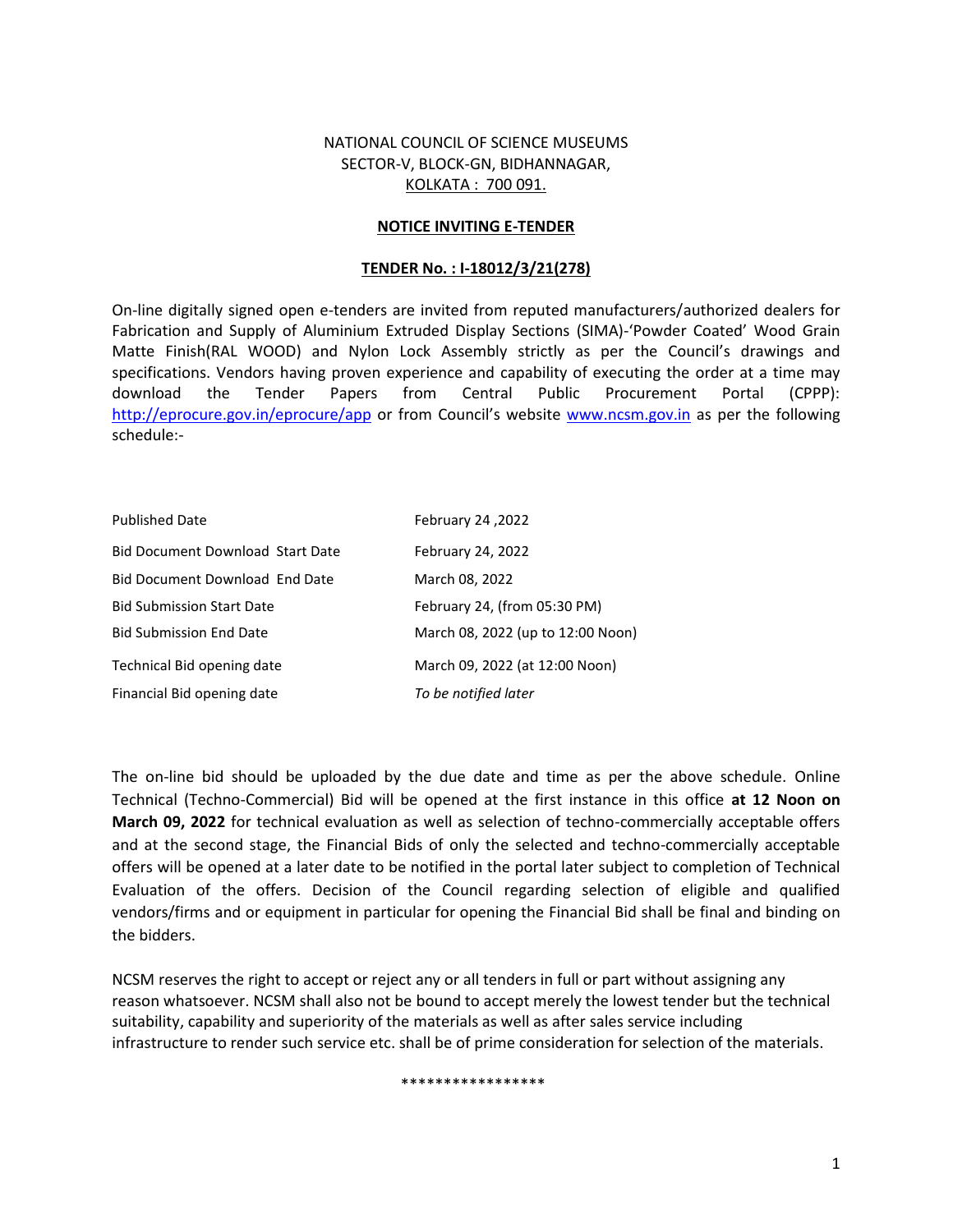### **General Information and Instructions**

- **1.** The instruction given herein will be strictly binding on the tenderers and deviation, if any will make the tender or tenders liable to be considered invalid. Tenders incorporating additional conditions by the tenderer are liable for rejection.
- **2.** Bids shall be submitted online only at CPPP website: https://eprocure.gov.in/eprocure/app Manual bids shall not be accepted.
- **3.** The instruction given in **"Annexure-A" for "Instruction for Online Bid Submission"** should be strictly followed during submission of the Bid.
- **4.** Bid documents may be scanned with 100 dpi with black and white option which helps in reducing size of the scanned document.
- **5. Validity of Bids**: The Bids should remain valid for 180 days from the date of bid opening.
- **6. Rejection of Bids:** Canvassing by the Bidder in any form, unsolicited letter and post-tender correction may invoke summary rejection. Conditional tenders will be rejected. Non compliance of applicable General Information and Instruction will disqualify the Bid.
- 7 The tenderers should have Digital Signature Certificate (DSC) for filling up the Bids. The Person signing the tender documents should be authorized for submitting the on line e-tender.
- 8. The Financial Bid (BOQ) shall be filled in and signed by the authorized signatory online as per Proforma **"Annexure-E"** available at Central Public Procurement Portal e-tender system website http://eprocure.gov.in/eprocure/app. Off line Financial Bid shall not be accepted.
- 9. Tender must be uploaded in two separate covers marked Cover-1 and Cover-2. The contents of Cover-1 and Cover-2 will be as follows:-

### Cover-1

- i) Scanned copy of General Terms & Conditions as detailed in **Annexure-B** duly signed by the authorised signatory with official stamp as a token of acceptance of the Terms & Conditions.
- ii) Copy of the current and valid Trade License and Dealership Certificate, as applicable, duly signed by the authorised signatory with official stamp.
- iii) Scanned Copy of the current and valid GST Registration Certificate indicating GST number duly signed by the authorized signatory with official stamp.
- iv) The 'Declaration' of the bidder( as detailed in **Annexure-C)** duly signed by the authorized signatory with official stamp.
- v) Technical (Techno-Commercial) bid as per **"Annexure-D"** format duly filled in and signed by the authorised signatory with official stamp.
- vi) Scanned copies of the Council's 'Drawings & Technical Specification' (as detailed in **Annexure-F)** duly signed by the authorized signatory with official stamp as a token of acceptance for supply of materials in accordance to the same.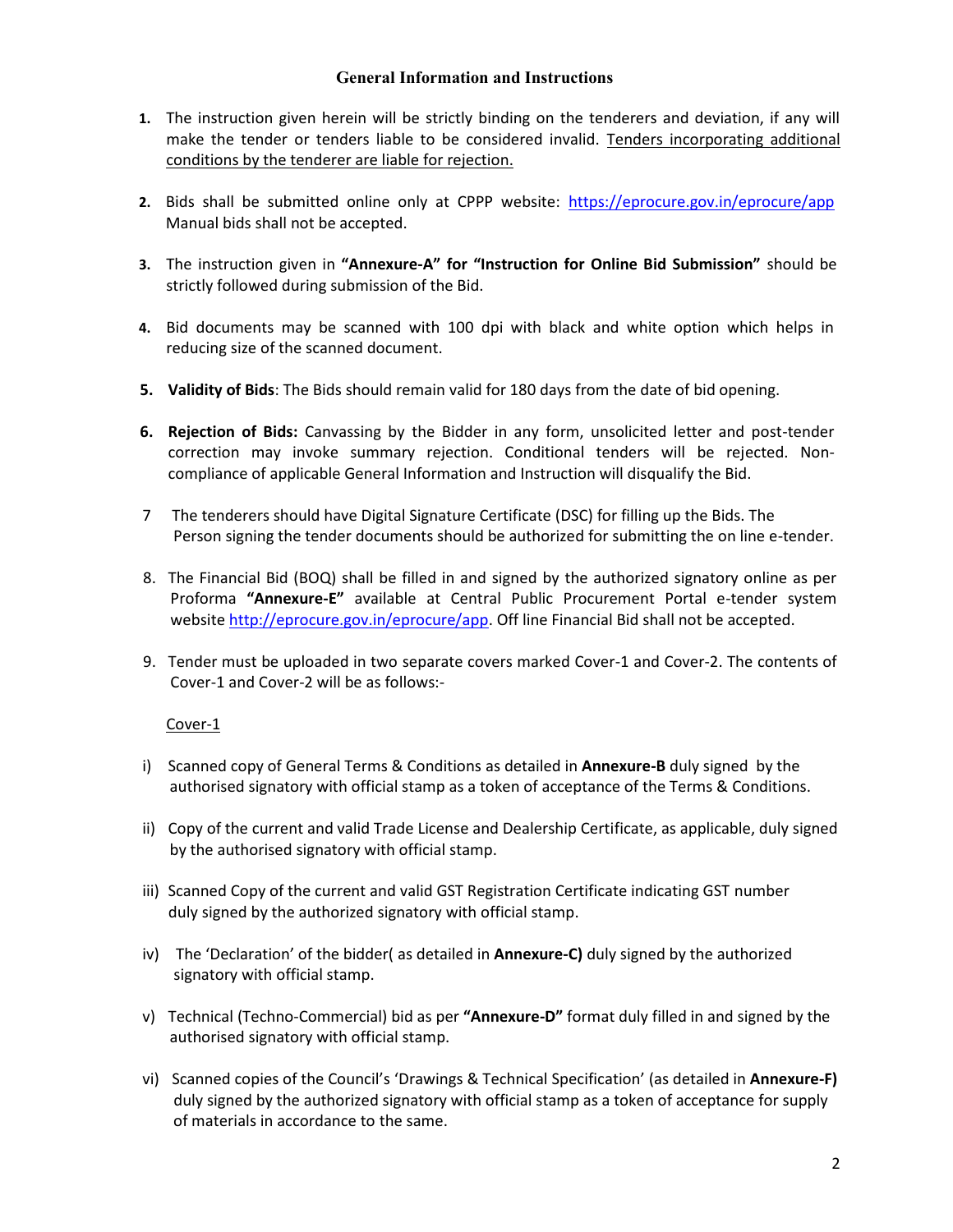- vii) Scanned copy of credentials of past experience in such business.
- viii) Bid Security Declaration form (**as per Annexure G)** duly filled and signed and sealed by the authority of the Firm.

#### Cover-2

The Financial Bid ( **as per Annexure-E format**) i.e. Schedule of Price Bid in the form of attached BOQ Proforma shall be duly filled in, digitally signed and uploaded online by the bidder.

The Cover-1, i.e. Technical (Techno-Commercial) Bid shall be opened by the Council at the first instance and evaluated by the competent authority of the Council. At the second stage, the Cover-2 containing Financial Bid of only techno-commercially acceptable offers shall be opened for further evaluation and ranking before awarding the contract.

10. The authorities of National Council of Science Museums, who does not bind themselves to accept the lowest tender, reserves the right to reject or accept any or all tenders wholly or partially without assigning and reason whatsoever.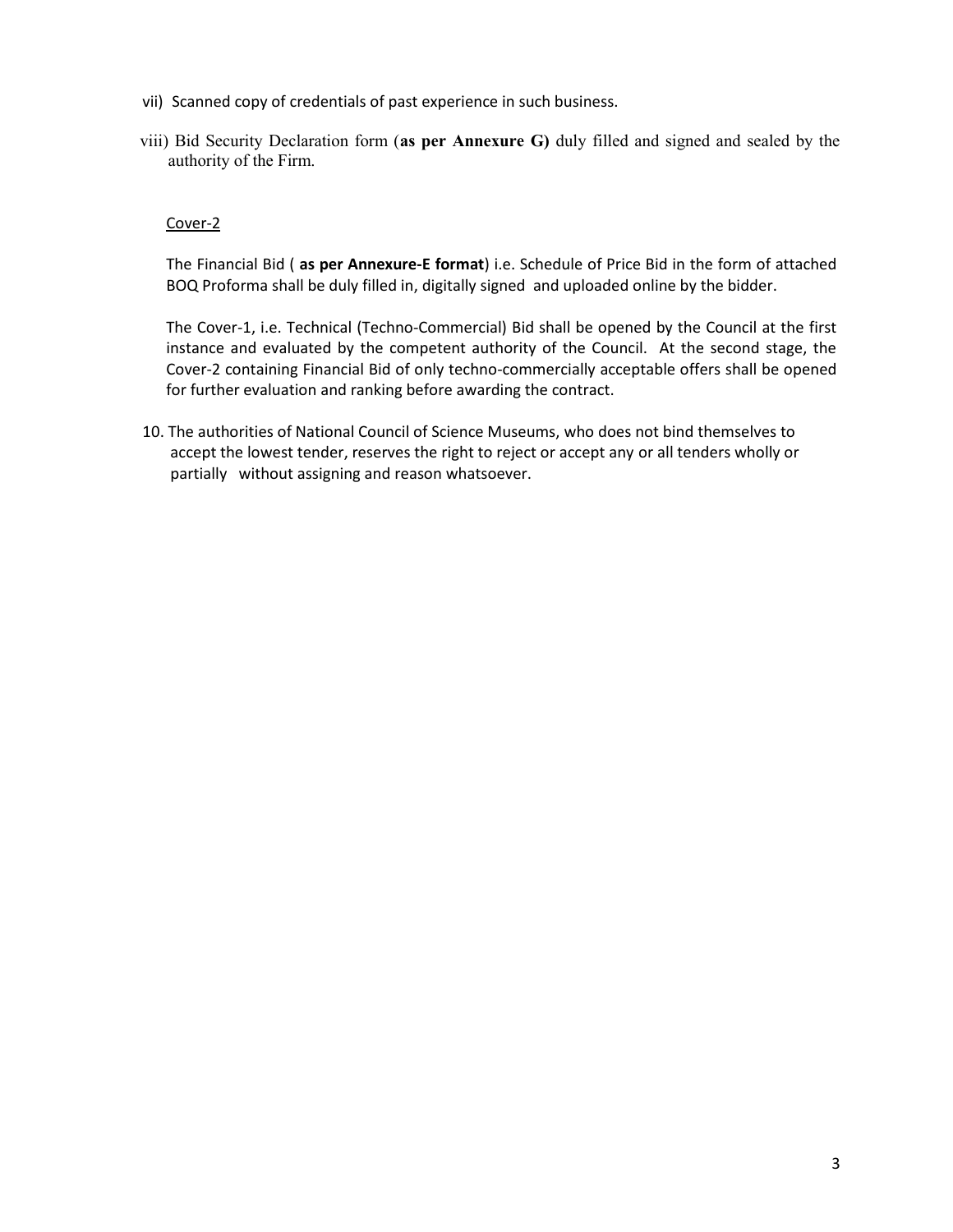### **NATIONAL COUNCIL OF SCIENCE MUSEUMS SECTOR-V, BLOCK-GN, BIDHANNAGAR, KOLKATA – 700 091.**

#### **TENDER No.: I-18012/3/21(278)**

#### **Instructions for Online Bid Submission**

- 1. The bidders are required to submit soft copies of their bids electronically on the CPP Portal, using valid Digital Signature Certificates. The instructions given below are meant to assist the bidders in registering on the CPP Portal, prepare their bids in accordance with the requirements and submitting their bids online on the CPP Portal.
	- 2. More information useful for submitting online bids on the CPP Portal may be obtained at https://eprocure.gov.in/eprocure/app

#### **REGISTRATION**

- 1) Bidders are required to enroll on the e-Procurement module of the Central Public Procurement Portal (URL: https://eprocure.gov.in/eprocure/app ) by clicking on the link "**Online bidder Enrollment**" on the CPP Portal which is free of charge.
- 2) As part of the enrolment process, the bidders will be required to choose a unique username and assign a password for their accounts.
- 3) Bidders are advised to register their valid email address and mobile numbers as part of the registration process. These would be used for any communication from the CPP Portal.
- 4) Upon enrolment, the bidders will be required to register their valid Digital Signature Certificate (Class II or Class III Certificates with signing key usage) issued by any Certifying Authority recognized by CCA India (e.g. Sify / nCode / eMudhra etc.), with their profile.
- 5) Only one valid DSC should be registered by a bidder. Please note that the bidders are responsible to ensure that they do not lend their DSC's to others which may lead to misuse.
- 6) Bidder then logs in to the site through the secured log-in by entering their user ID / password and the password of the DSC / e-Token.

#### **SEARCHING FOR TENDER DOCUMENTS**

- 1) There are various search options built in the CPP Portal, to facilitate bidders to search active tenders by several parameters. These parameters could include Tender ID, Organization Name, Location, Date, Value, etc. There is also an option of advanced search for tenders, wherein the bidders may combine a number of search parameters such as Organization Name, Form of Contract, Location, Date, Other keywords etc. to search for a tender published on the CPP Portal.
- 2) Once the bidders have selected the tenders they are interested in, they may download the required documents / tender schedules. These tenders can be moved to the respective 'My Tenders' folder. This would enable the CPP Portal to intimate the bidders through SMS / e-mail in case there is any corrigendum issued to the tender document.
- 3) The bidder should make a note of the unique Tender ID assigned to each tender, in case they want to obtain any clarification / help from the Helpdesk.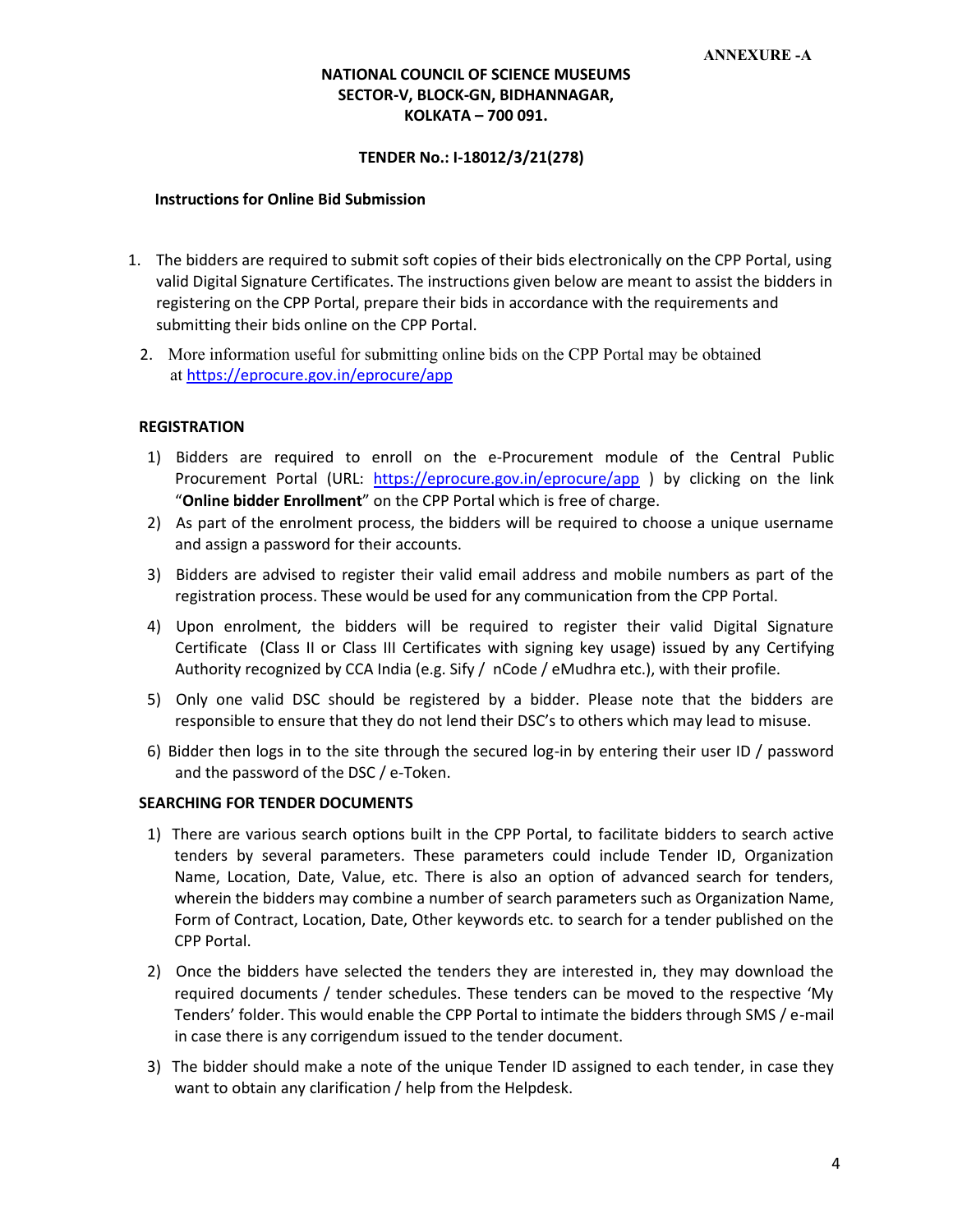#### **PREPARATION OF BIDS**

- 1) Bidder should take into account any corrigendum published on the tender document before submitting their bids.
- 2) Please go through the tender advertisement and the tender document carefully to understand the documents required to be submitted as part of the bid. Please note the number of covers in which the bid documents have to be submitted, the number of documents -including the names and content of each of the document that need to be submitted. Any deviations from these may lead to rejection of the bid.
- 3) Bidder, in advance, should get ready the bid documents to be submitted as indicated in the tender document / schedule and generally, they can be in PDF / XLS / RAR / DWF/JPG formats. Bid documents may be scanned with 100 dpi with black and white option which helps in reducing size of the scanned document.
- 4) To avoid the time and effort required in uploading the same set of standard documents which are required to be submitted as a part of every bid, a provision of uploading such standard documents (e.g. PAN card copy, annual reports, auditor certificates etc.) has been provided to the bidders. Bidders can use "My Space" or ''Other Important Documents'' area available to them to upload such documents. These documents may be directly submitted from the "My Space" area while submitting a bid, and need not be uploaded again and again. This will lead to a reduction in the time required for bid submission process.

### **SUBMISSION OF BIDS**

- 1) Bidder should log into the site well in advance for bid submission so that they can upload the bid in time i.e. on or before the bid submission time. Bidder will be responsible for any delay due to other issues.
- 2) The bidder has to digitally sign and upload the required bid documents one by one as indicated in the tender document.
- 3) Bidder has to select the payment option as "offline" to pay the tender fee/EMD as applicable and enter detail of the instrument.
- 4) A standard Price Schedule format (BOQ) has been provided with the tender document to be filled by all the bidders. Bidders are requested to note that they should necessarily submit their financial bids in the format provided and no other format is acceptable. If the price bid has been given as a standard BOQ format with the tender document, then the same is to be downloaded and to be filled by all the bidders. Bidders are required to download the BOQ file, open it and complete the white colored (unprotected) cells with their respective financial quotes and other details (such as name of the bidder). No other cells should be changed. **In case no rate value is required to be quoted in any particular cell, that cell must be kept blank, figure '0' (zero) shall not be entered in such cell(s)**. Once the details have been completed, the bidder should save it and submit it online, without changing the filename. If the BOQ file is found to be modified by the bidder, the bid will be rejected.
- 5) The server time (which is displayed on the bidders' dashboard) will be considered as the standard time for referencing the deadlines for submission of the bids by the bidders, opening of bids etc. The bidders should follow this time during bid submission.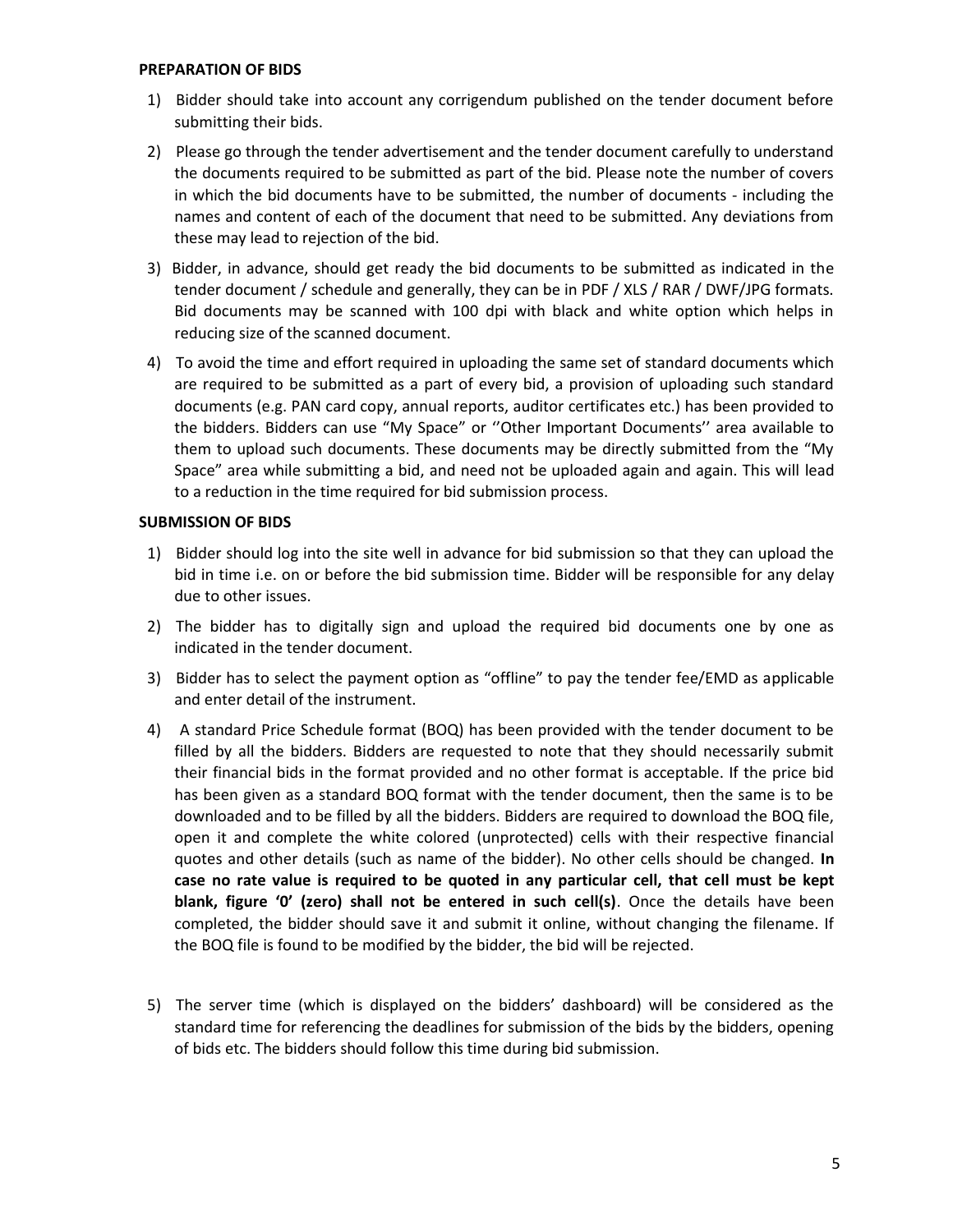- 6) All the documents being submitted by the bidders would be encrypted using PKI encryption techniques to ensure the secrecy of the data. The data entered cannot be viewed by unauthorized persons until the time of bid opening. The confidentiality of the bids is maintained using the secured Socket Layer 128 bit encryption technology. Data storage encryption of sensitive fields is done. Any bid document that is uploaded to the server is subjected to symmetric encryption using a system generated symmetric key. Further this key is subjected to asymmetric encryption using buyers/bid openers public keys. Overall, the uploaded tender documents become readable only after the tender opening by the authorized bid openers.
- 7) The uploaded tender documents become readable only after the tender opening by the authorized bid openers.
- 8) Upon the successful and timely submission of bids (i. e. after Clicking "Freeze Bid Submission" in the portal), the portal will give a successful bid submission message & a bid summary will be displayed with the bid no. and the date & time of submission of the bid with all other relevant details.
- 9) The bid summary has to be printed and kept as an acknowledgement of the submission of the bid. This acknowledgement may be used as an entry pass for any bid opening meetings.

### ASSISTANCE TO BIDDERS

- 1. Any enquiries relating to the tender document and the terms and conditions contained therein should be addressed to the Tender Inviting Authority for a tender or the relevant contact person indicated in the tender.
- 2. Any queries relating to the process of online bid submission or queries relating to CPP Portal in general may be directed to the 24x7 CPP Portal helpdesk. The contact number for the helpdesk is 1800 233 7315.

\*\*\*\*\*\*\*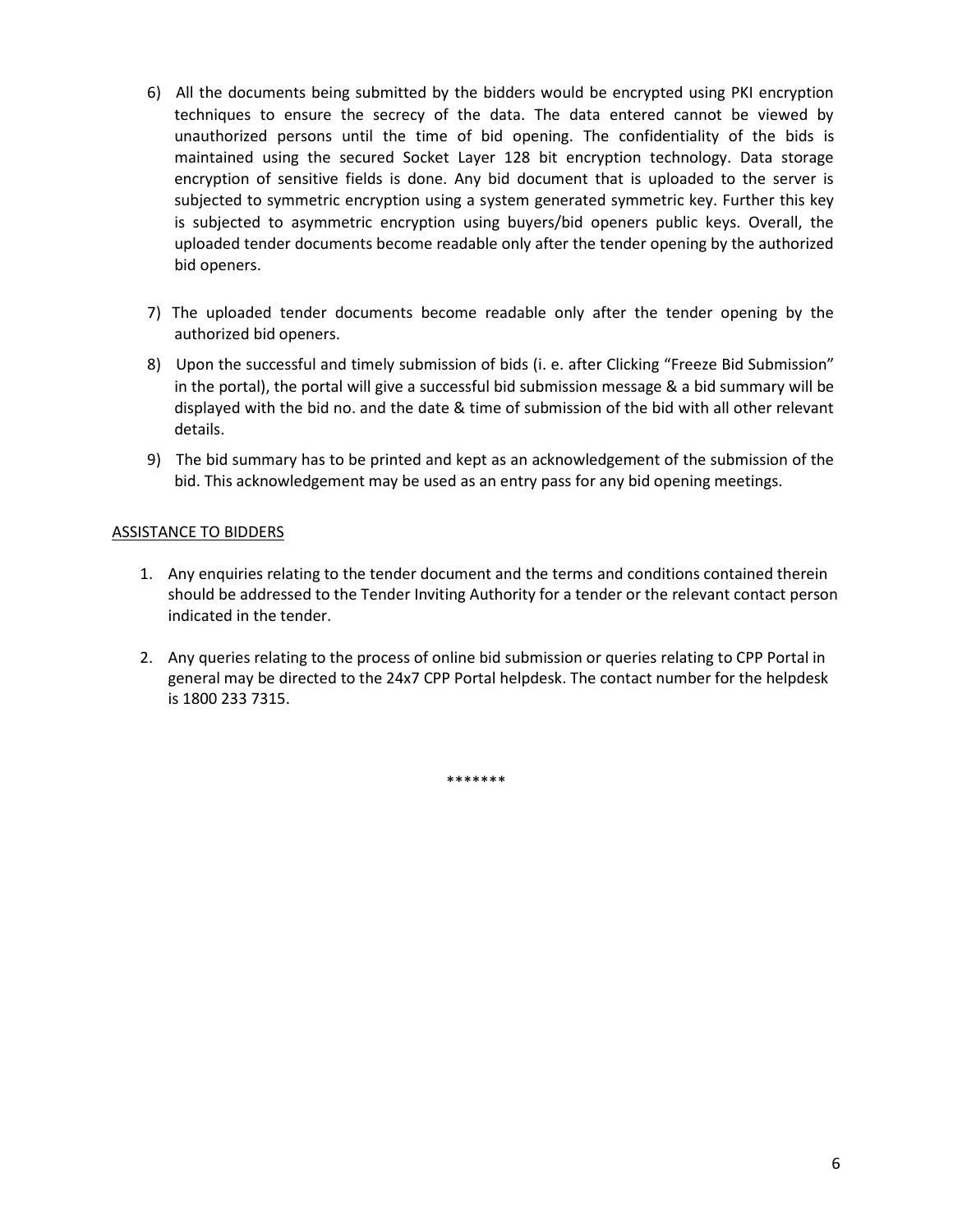### **NATIONAL COUNCIL OF SCIENCE MUSEUMS SECTOR-V, BLOCK-GN, BIDHANNAGAR, KOLKATA: 700 091.**

#### **TENDER No. : I-18012/3/21(278)**

### **GENERAL TERMS & CONDITIONS (GTC) FOR SUBMISSION OF TENDER FOR FABRICATION AND SUPPLY OF ALUMINIUM EXTRUDED EXHIBITION DISPLAY SECTIONS, WOOD GRAIN MATTE FINISH (RAL WOOD) AND NYLON LOCK ASSEMBLY STRICTLY AS PER COUNCIL'S SPECIFICATIONS AND DRAWINGS**.

01. Bidders should have necessary infrastructure facilities and financial capability so as to take up the job of supply of the tendered items strictly as per the specifications, drawings and quantity mentioned in the BoQ and within the time frame mentioned at Sl. No. 04 below.

### 02. Price:

The prices and rates indicated/quoted shall be inclusive of cost of materials, supply and all incidental charges to deliver the Aluminium Extruded Exhibition Display Sections and Nylon Lock at National Council of Science Museums, Sector-V, 33, Block-GN, Bidhannagar, Kolkata: 700 091. The rate of GST to be imposed on the rate shall be clearly mentioned. **Rates may be quoted itemwise as per BoQ, however order will be placed with overall lowest Bidder for compatibility**. Prices and rate quoted shall be firm and fixed for the entire period of execution of the order and no escalation of rate on any ground whatsoever shall be applicable.

- 03. The successful bidders shall submit the Duplicate copy of the order duly signed and stamped as a token of acceptance of the same within 7(Seven) days from the date of Placement of the order.
- 04. Time is the essence of this tender. The delivery shall be made strictly as per following time frame :

#### **Stage-I**

10 pcs of samples of each tendered item strictly as per specifications and drawings should be got approved from NCSM authorities. For this purpose, the successful bidder shall submit 10 numbers of samples of each item for inspection and approval to National Council of Science Museums, Kolkata within 15 (fifteen) days from the date of placement of order. The successful bidder shall have to take the entire responsibility to obtain necessary approval of the sample strictly within the above schedule failing which the order shall be cancelled without any further reference.

#### **Stage-II**

After obtaining samples approval from the authority of the Council as detailed in Stage-I above, supply of the balance quantity of the tendered items, as per enclosed specifications and drawings, shall be made at National Council of Science Museums, Sector-V, Block-GN, Bidhannagar, Kolkata : 700 091 strictly within 30 (thirty) days from the date of approval of samples. Please note that the time frame for getting the samples approved and supply of the entire quantity of all the tendered items at NCSM is 45 days from the date of placement of the order.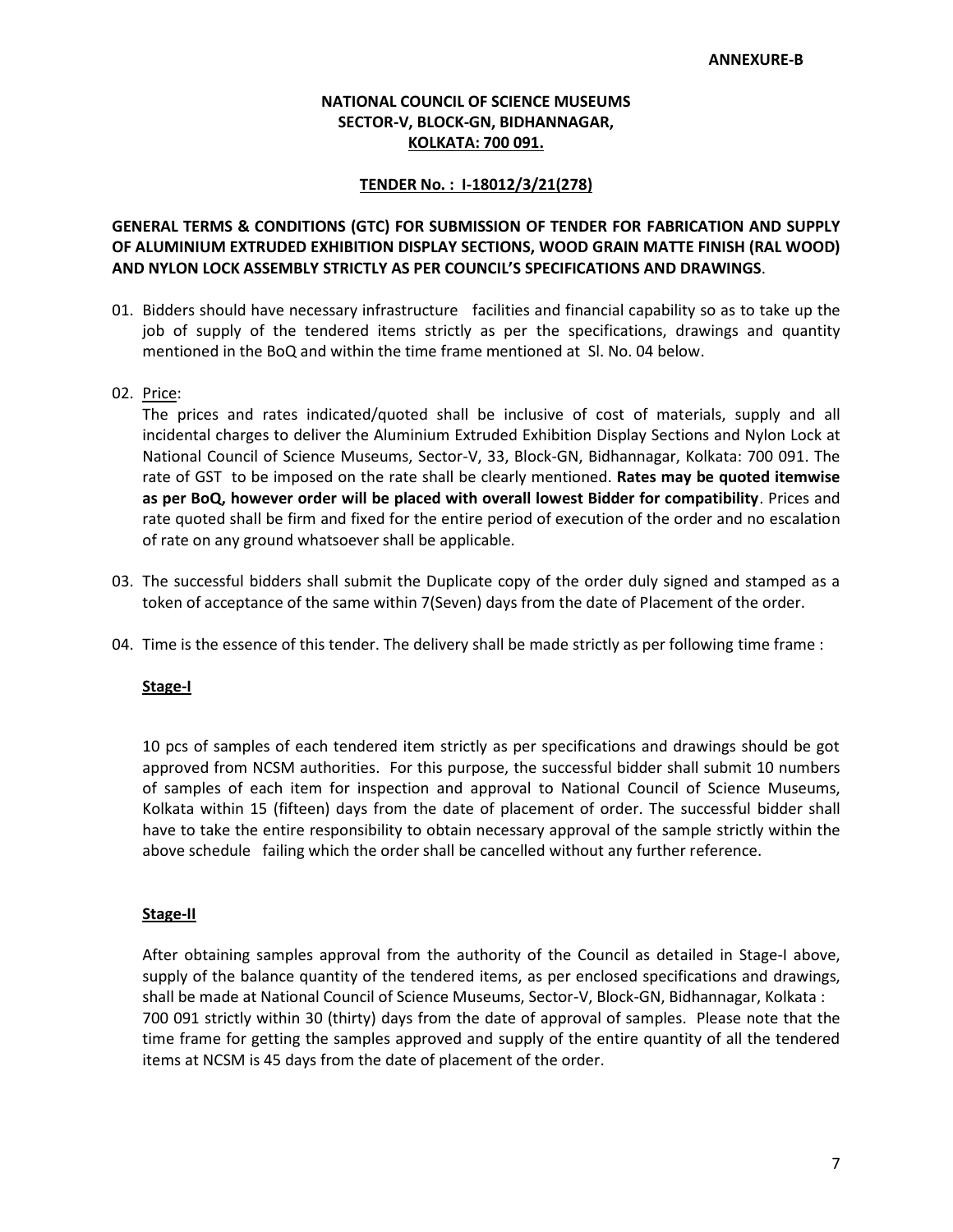For non-compliance of any of the above terms and non-delivery of the tendered items, complete in all respects within the above stipulated delivery period, the Council shall have the right either to cancel the order or impose penalty as detailed in Clause No.05. Decision in this regard taken by the Council shall be final and binding on the successful bidder.

BULK SUPPLY SHALL BE ACCEPTED ONLY AFTER FINAL APPROVAL OF SAMPLES BY THE COMPETENT AUTHORITY OF THE COUNCIL AS DETAILED IN STAGE-I ABOVE.

### 05 **Penalty Clause: -**

The time allowed for executing the supply as detailed in Clause No.04 shall be strictly observed by the successful bidder. The supply shall throughout the stipulated period of the order, be proceeded with all the diligence (time being deemed to be the essence of the order) and the successful bidder shall pay to the Council, an amount equal to 1% of the amount of the contract value for every week that the supply may remain incomplete as per delivery schedule as stipulated in Clause No.04 subject to a maximum compensation of 10% of the contract value after which period, action will be taken by the Council as will deem fit.

The Council may extend the time of delivery of the ordered items at their discretion on the application of the successful bidder for such purpose provided that the Council considers the reasons for such extension as good, sufficient and acceptable.

**06.** Every effort should be made to complete the supply by the successful bidder within the specified time schedule. In case the firm fails to comply with Clause No.04 within the specified time schedule as per the finalized and accepted terms & conditions, the Council shall have the right to either impose penalty clause or cancel the order forthwith and the earnest money deposit retained with the Council shall be automatically forfeited. The decision of the Council in this regard shall be final and binding on the successful bidder.

### **07. Payment terms:-**

No advance payment shall be made by the Council on any circumstances. Payment shall be released within 30(thirty) working days from the date of receipt of Invoice/Bill(supplies covered under Stage-II of clause No.04) duly supported by receipted challan subject to satisfactory inspection report of the ordered materials issued by the competent authority of the Council.

### **08. Warranty:**

Manufacturer's standard warranty should be offered by the bidder. The bidder shall be responsible for all defects of materials including defective workmanship, use of defective materials etc. for the entire warranty period of the manufacturer effective from the date of final acceptance of the ordered materials.

- 09. The materials to be supplied by the bidder shall conform to the drawings and specifications given by the Council. Sub-standard quality of materials & workmanship will not be accepted. The samples must be got approved well in advance from the competent authority of the Council.
- 10. The Council shall not be liable for injury of any employees who are deployed by the bidder within/outside the Council premises at the time of execution of the order.

### **11. Colour Scheme:-**

Powder coated Woodgrain Matte Finish(RAL WOOD) Aluminium Extruded exhibition display Sections should be free from any waviness/dents/patch marks. The product should also be free from any embossed/etched/watermark/stickers of manufacture's logo or name.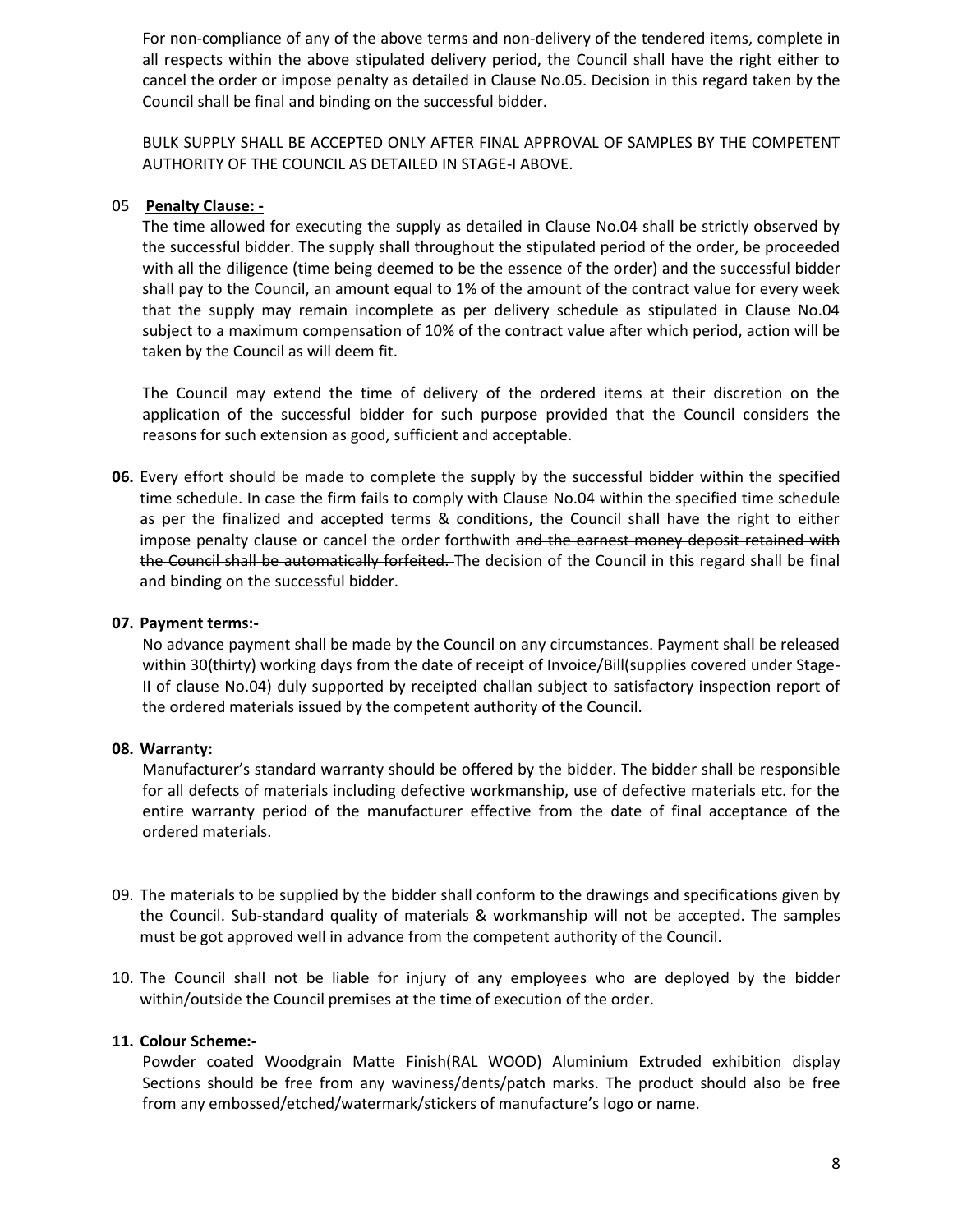- 12. Bad workmanship will not be accepted and if carried out is liable to be rejected and should be rectified by the supplier at his own cost & risk as per specifications and directions given by the authorized representative of the Council.
- 13 If it is noticed that the goods supplied do not conform to the specification/drawing of the order, the Council shall have the right to reject the materials in part or full. The supplier shall be liable to replace the rejected materials within the stipulated time. Till the replacement is done, the rejected materials shall be lying at the risk, cost and responsibility of the supplier. If the supplier do not arrange to replace the rejected materials within the stipulated time, the same may be disposed off at the risk of the supplier and in the manner which the Council will deem fit. The Council shall be entitled to retain the proceeds of the disposal either in part or in full towards expenses incurred on storage, handling and disposal of the materials. The Council shall also be entitled to recover the expenses made by them on account of storage & handling of such rejected goods till the goods are removed from the premises of the Council.
- 14 In case the bidder refuse to accept the offer after finalization or does not comply with the Clause No.03 within 15 (fifteen) days from the date of placement of the order as per the finalized and accepted terms & conditions, the order shall be cancelled forthwith.
- 15 The authorities of the National Council of Science Museums reserves the right to amend, alter or modify the terms & condition mentioned above if necessary from time to time.
- 16 The authorities of National Council of Science Museums, who does not bind themselves to accept the lowest tender, reserves the right to reject or accept any or all tenders wholly or partially without assigning and reason whatsoever.
- 17 The quantities specified in the tender may be decreased or increased at the sole discretion of NCSM authorities.
- 18 All disputes and differences between the successful bidder and the Council of any kind except quality of workmanship and materials whatever arising out of or in connection with the order on carrying out the supply (whether during the progress of the work or after their completion and whether before or after the determination, abandonment or breach of the Terms & conditions of the order) shall be referred to the sole arbitration of a person nominated by the Director General, National Council of Science Museums, whose decision in this regard will be final and binding on both the successful bidder and the Council.

The provisions of the Arbitration and Reconciliation Act 1996 or any statutory modification or re enactment thereof and of the rules made there under for the time being in force shall apply to arbitration's proceedings under this Clause.

\*\*\*\*\*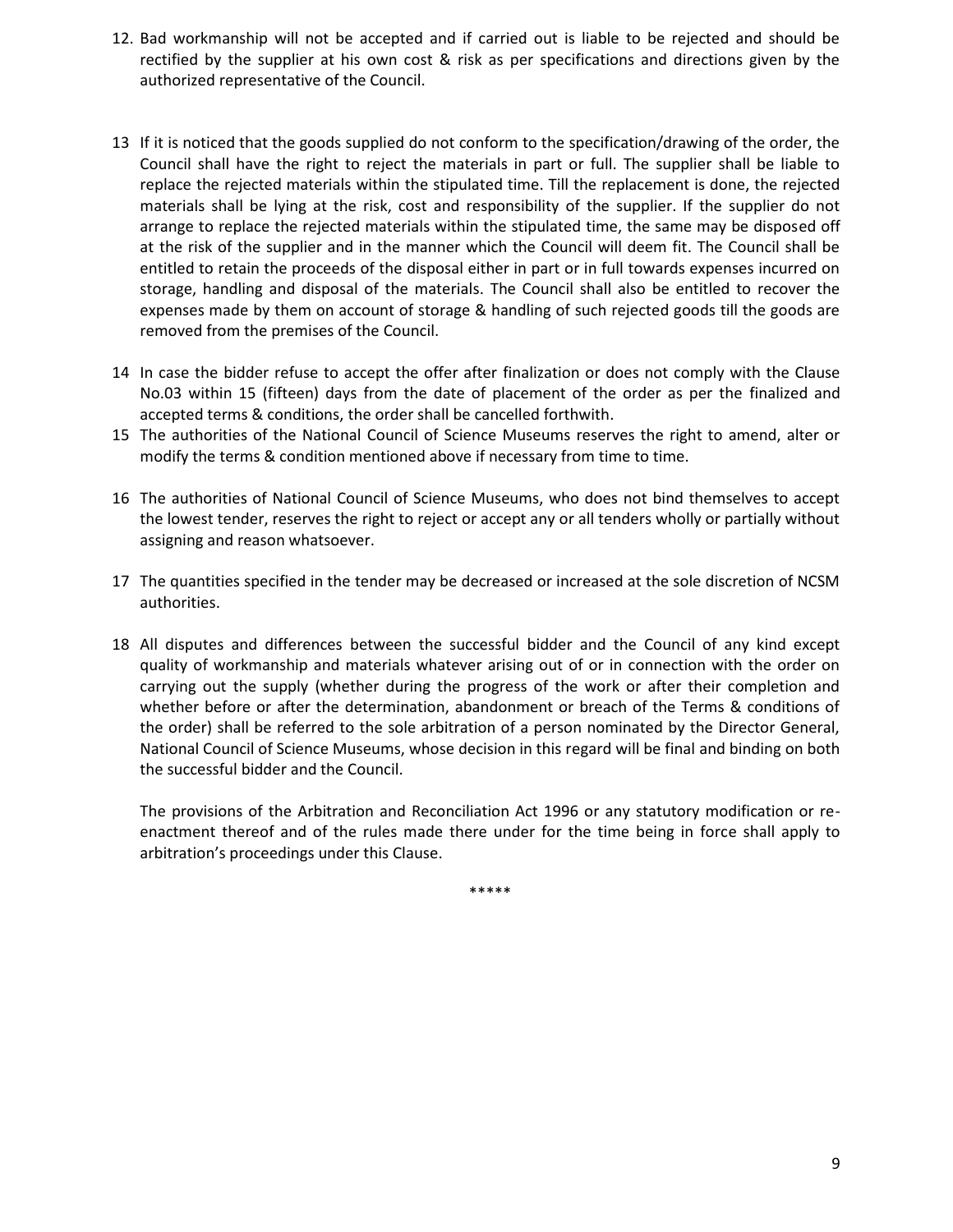## **NATIONAL COUNCIL OF SCIENCE MUSEUMS SECTOR-V, BLOCK-GN, BIDHANNAGAR KOLKATA : 700 091.**

## **TENDER No. I-18012/3/21(278)**

# *DECLARATION*

We do hereby accept the "General Terms & Conditions" as provided by the National Council of Science Museums along with the Tender documents for supply of Aluminium Extruded Exhibition Display Sections, Powder Coated Woodgrain Matte Finish (RAL Wood) and Nylon Lock Assembly and also under take to supply the said materials strictly as per the drawings and specifications of National Council of Science Museums as provided along with the tender documents, in the event of placement of any order on us. The Council shall be at liberty to cancel the order in full or in part in the event of failure of any of the above declaration made by us.

Signature of the Bidder / Constituted Attorney.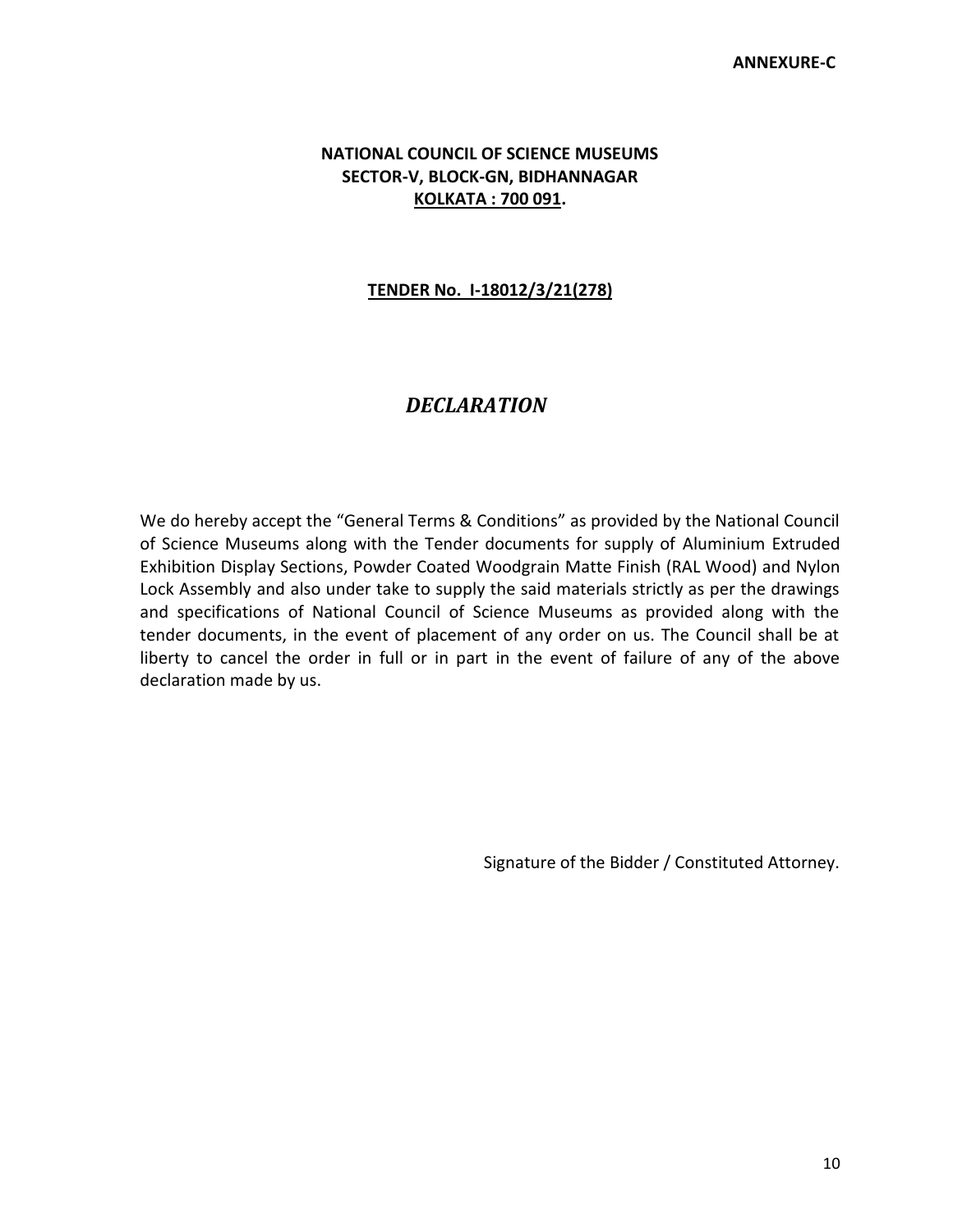### **NATIONAL COUNCIL OF SCIENCE MUSEUMS SECTOR-V, BLOCK-GN, BIDHANNAGAR, KOLKATA – 700 091.**

### **TENDER No.: I-18012/3/21(278) TECHNICAL (Techno-Commercial) BID**

#### Notes**: ALL PARTICULARS / INFORMATIONS SHOULD BE GIVEN IN THE FOLLOWING FORMAT WITH COMPLETE DETAILS.**

| 01. | Name & Address of the Firm/Bidder                                                                                                                                                                                                                                                      | $\ddot{\cdot}$ |
|-----|----------------------------------------------------------------------------------------------------------------------------------------------------------------------------------------------------------------------------------------------------------------------------------------|----------------|
|     |                                                                                                                                                                                                                                                                                        |                |
| 02. | Telephone Number                                                                                                                                                                                                                                                                       | :              |
|     | Office                                                                                                                                                                                                                                                                                 | :              |
|     | Workshop                                                                                                                                                                                                                                                                               |                |
|     | Email id                                                                                                                                                                                                                                                                               |                |
|     | Name and Mobile number of contact person                                                                                                                                                                                                                                               | $\ddot{\cdot}$ |
|     | 03. i) Background details of the firm<br>$\ddot{\cdot}$<br>(State whether original manufacturer/direct<br>dealer of the manufacturer).                                                                                                                                                 |                |
|     | ii) In case of direct dealers, submit copy of valid<br>dealership license issued by the manufacturer.                                                                                                                                                                                  | :              |
|     | 04. Past experience in such business for last 3 years<br>giving details of established clients especially<br>Government offices. Submit satisfactory<br>certificate issued by such clients and                                                                                         | $\ddot{\cdot}$ |
|     | Government offices. Submit the copies of Purchase Orders<br>regarding execution of latest contract of<br>similar items for a minimum<br>single order value of Rs.05.00 Lakhs.                                                                                                          | $\ddot{\cdot}$ |
|     | 05. i) Whether capable to supply the tendered<br>Aluminium extruded section (SIMA) Woodgrain<br>Matte Finish powder coated (RAL-Wood) and Nylon<br>Lock Assembly strictly as per<br>enclosed drawing and technical specifications<br>and time frame.<br>(Please mention 'YES' or 'NO') | :              |
|     | ii) If it is mentioned 'NO' above, submit<br>detailed deviation to be made from the enclosed<br>technical specification.                                                                                                                                                               | :              |

contd… page/2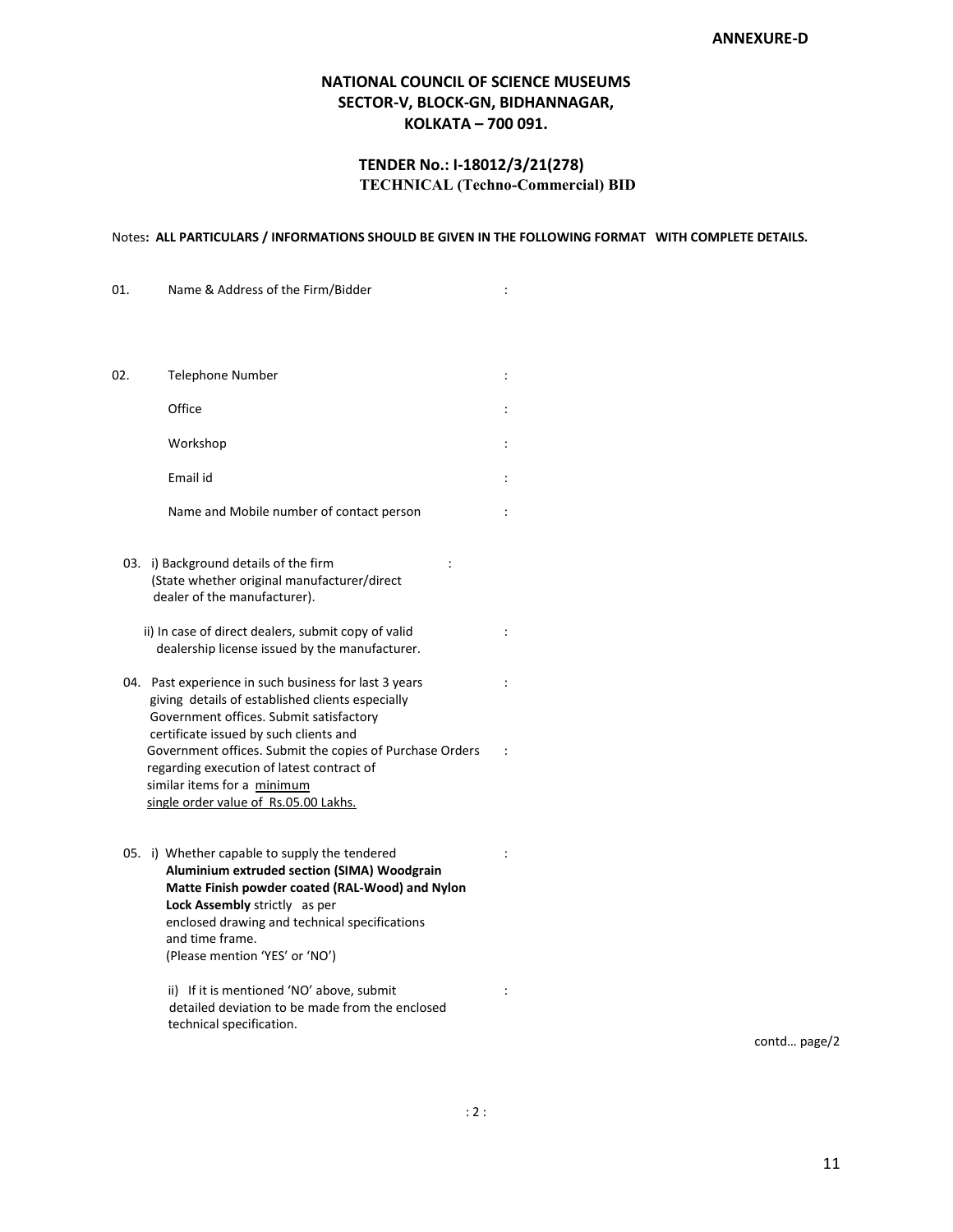- iii. If it is mentioned 'YES' above submit is a state of the state of the state of the state of the state of t copies of product brochure (for product categories) as a proof of their statement.
- iv**)** State whether the **Aluminium extruded section (SIMA) : powder coated Woodgrain Matte Finish (RAL Wood) and Nylon lock assembly** to be offered by the firm either come with or in compliance with all the features as detailed in enclosed Specifications & drawings. (State YES or NO)
- **06. State the Name & Address of the : Manufacturer whose product has been offered / quoted by the tenderer.**
- 07. Proof of financial status of the company/  $\cdot$ audited Balance Sheet for last 3 years indicating total turnover as well. (Submit documentary evidence).
- 08. Whether agreed to accept 30 days credit Payment : Terms. (Please mention 'YES' or 'NO'. ).
- 09. Minimum time required to supply the  $\cdot$ tendered items at NCSM Hqrs. at Kolkata.
- 10. Mention *GST Registration Number* : and attach current valid GST Registration Certificate.
- 11. Whether agreed to get the samples of all the tendered Items approved within 15 days from the date of placement of order and supply the balance quantity of all the tendered : items as per enclosed drawings and specifications positively within 45 (forty five) days from the date of placement of order failing which ready to absorb heavy penalty, if any, if order is placed on the bidder after observing due tender procedure. (Please mention 'YES' or 'NO').

I/We hereby declare that the above statements are true. I/We also declare that the decision of National Council of Science Museums regarding selection of eligible firms for opening of Financial Bid (Part-II) shall be final and binding on me/us.

**Dated Official Seal Signature of the Tenderer/Constituted Attorney**